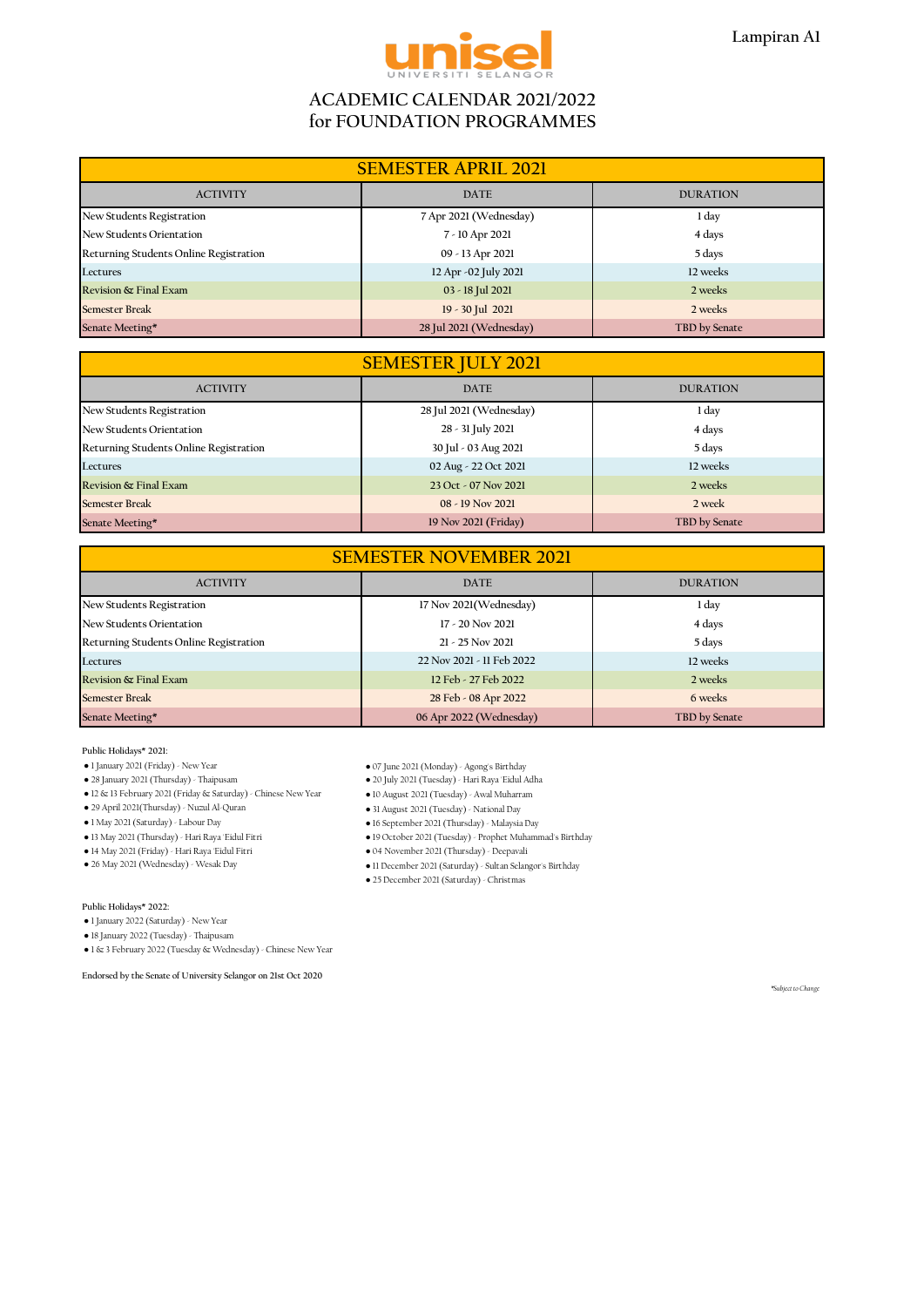

# **ACADEMIC CALENDAR 2021/2022 for UNDERGRADUATE, POSTGRADUATE (BY COURSEWORK) AND FRANCHISE PROGRAMMES**

| <b>SEMESTER APRIL 2021</b>             |                         |                 |
|----------------------------------------|-------------------------|-----------------|
| <b>ACTIVITY</b>                        | <b>DATE</b>             | <b>DURATION</b> |
| New Students Registration              | 07 Apr 2021 (Wednesday) | 1 day           |
| New Students Orientation               | 07 - 10 Apr 2021        | 4 days          |
| Returning Students Online Registration | 09 - 13 Apr 2021        | 5 days          |
| Lectures                               | 12 April - 28 May 2021  | 7 weeks         |
| Mid Term Break                         | 29 May - 06 June 2021   | 1 week          |
| Lectures                               | 07 June - 23 Jul 2021   | 7 weeks         |
| Revision & Final Exam                  | 24 Jul - 15 Aug 2021    | 3 weeks         |
| <b>Semester Break</b>                  | 16 Aug - 27 Aug 2021    | 2 weeks         |
| Senate Meeting*                        | 25 Aug 2021 (Wednesday) | TBD by Senate   |

| <b>SHORT SEMESTER AUGUST 2021</b>      |                         |                 |  |
|----------------------------------------|-------------------------|-----------------|--|
| <b>ACTIVITY</b>                        | <b>DATE</b>             | <b>DURATION</b> |  |
| <b>New Students Registration</b>       | 25 Aug 2021 (Wednesday) | 1 day           |  |
| New Students Orientation               | 25 - 28 Aug 2021        | 4 days          |  |
| Returning Students Online Registration | 27 Aug - 31 Aug 2021    | 5 days          |  |
| Lectures                               | 30 Aug - 15 Oct 2021    | 7 weeks         |  |
| Revision & Final Exam                  | $16 - 31$ Oct 2021      | 2 weeks         |  |
| <b>Semester Break</b>                  | $01 - 19$ Nov 2021      | 3 weeks         |  |
| Senate Meeting*                        | 19 Nov 2021 (Friday)    | TBD by Senate   |  |

| <b>SEMESTER NOVEMBER 2021</b>          |                           |                 |  |
|----------------------------------------|---------------------------|-----------------|--|
| <b>ACTIVITY</b>                        | <b>DATE</b>               | <b>DURATION</b> |  |
| New Students Registration              | 17 Nov 2021 (Wednesday)   | 1 day           |  |
| New Students Orientation               | 17 - 20 Nov 2021          | 4 days          |  |
| Returning Students Online Registration | $21 - 25$ Nov 2021        | 5 days          |  |
| Lectures                               | 22 Nov 2021 - 07 Jan 2022 | 7 weeks         |  |
| Mid Term Break                         | 08 - 16 Jan 2022          | 1 week          |  |
| Lectures                               | 17 Jan - 04 Mac 2022      | 7 weeks         |  |
| Revision & Final Exam                  | 05 - 27 Mar 2022          | 3 weeks         |  |
| <b>Semester Break</b>                  | 28 Mar - 8 Apr 2022       | 2 weeks         |  |
| Senate Meeting*                        | 06 Apr 2022 (Wednesday)   | TBD by Senate   |  |

- **Public Holidays\* 2021:**
- 
- 12 & 13 February 2021 (Friday & Saturday) Chinese New Year 10 August 2021 (Tuesday) Awal Muharram
- 29 April 2021(Thursday) Nuzul Al-Quran<br>● 1 May 2021 (Saturday) Labour Day
- 
- 
- 14 May 2021 (Friday) Hari Raya 'Eidul Fitri<br>● 26 May 2021 (Wednesday) Wesak Day
- 
- 
- 1 January 2021 (Friday) New Year 07 June 2021 (Monday) Agong's Birthday ● 20 July 2021 (Tuesday) - Hari Raya 'Eidul Adha<br>● 10 August 2021 (Tuesday) - Awal Muharram
	-
	-
- 1 May 2021 (Saturday) Labour Day 16 September 2021 (Thursday) Malaysia Day
	- 19 October 2021 (Tuesday) Prophet Muhammad's Birthday<br>● 04 November 2021 (Thursday) Deepavali
	- - 11 December 2021 (Saturday) Sultan Selangor's Birthday ● 25 December 2021 (Saturday) - Christmas
		-

**Public Holidays\* 2022:**

- 1 January 2022 (Saturday) New Year
- 18 January 2022 (Tuesday) Thaipusam
- 1 & 2 February 2022 (Tuesday & Wednesday) Chinese New Year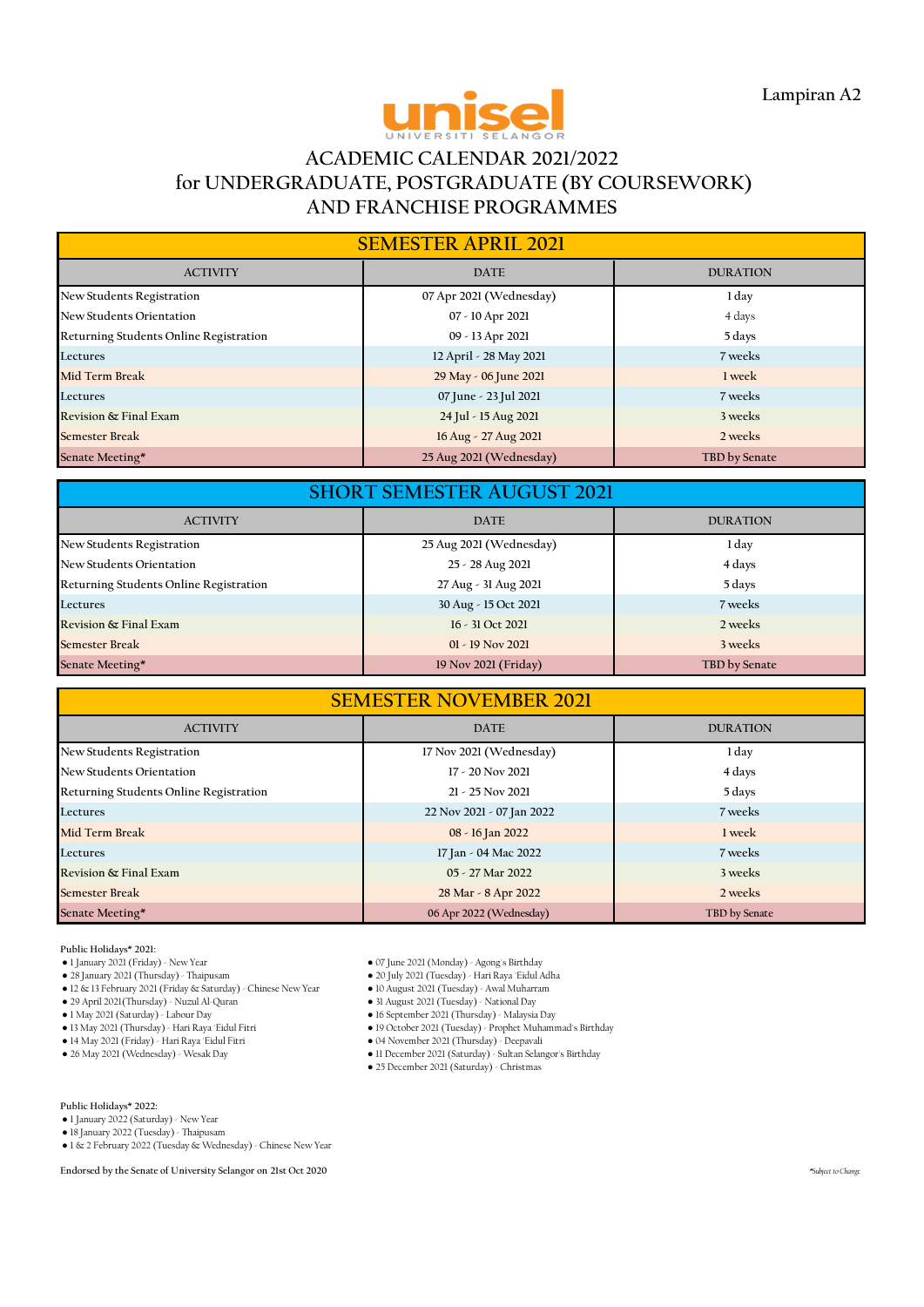

# **Academic Calendar 2021 for POSTGRADUATE PROGRAMMES (BY RESEARCH)**

| <b>SEMESTER JANUARY 2021</b>                           |                           |                 |  |
|--------------------------------------------------------|---------------------------|-----------------|--|
| <b>ACTIVITY</b>                                        | <b>DATE</b>               | <b>DURATION</b> |  |
| New Students Registration                              | 02 Jan 2021               | 1 day           |  |
| New Students Academic Briefing                         | 02 Jan 2021               | 1 day           |  |
| Returning Students Registration                        | 4 Jan - 17 Jan 2021       | 14 days         |  |
| Postgraduate Week                                      | *4 - 15 Jan 2021          | 2 weeks         |  |
| <b>Research Activities</b>                             | 4 Jan - 21 May 2021       | 20 weeks        |  |
| Research Progress Presentation to Supervisor(s)/Panels | 24 - 28 May 2021          | 1 week          |  |
| Progress Report Assessment by Supervisor               | 31 May - 2 Jun 2021       | 3 Days          |  |
| Endorsement of Progress Report Grade (Faculty)         | $3 - 4$ Jun 2021          | 2 Days          |  |
| Postgraduate Committee Meeting                         | *11 Jun 2021 (Friday)     | 1 day           |  |
| <b>Senate Meeting</b>                                  | *23 June 2021 (Wednesday) | 1 day           |  |

| <b>SEMESTER JULY 2021</b>                              |                               |                 |  |
|--------------------------------------------------------|-------------------------------|-----------------|--|
| <b>ACTIVITY</b>                                        | <b>DATE</b>                   | <b>DURATION</b> |  |
| New Students Registration                              | 03 Jul 2021                   | 1 day           |  |
| New Students Academic Briefing                         | 03 Jul 2021                   | 1 day           |  |
| Returning Students Registration                        | 5 Jul - 18 Jul 2021           | 14 days         |  |
| Postgraduate Week                                      | *5 Jul - 16 Jul 2021          | 2 weeks         |  |
| <b>Research Activities</b>                             | 6 Jul - 20 Nov 2021           | 20 weeks        |  |
| Research Progress Presentation to Supervisor(s)/Panels | 23 - 27 Nov 2021              | 1 week          |  |
| Progress Report Assessment by Supervisor               | 30 Nov - 1 Dec 2021           | 3 days          |  |
| Endorsement of Progress Report Grade (Faculty)         | $2 - 3$ Dec 2021              | 2 days          |  |
| Postgraduate Committee Meeting                         | *10 December 2021 (Friday)    | 1 day           |  |
| <b>Senate Meeting</b>                                  | *22 December 2021 (Wednesday) | 1 day           |  |

**Public Holidays\* 2021:**

- 
- 
- 12 & 13 February 2021 (Friday & Saturday) Chinese New Year 10 August 2021 (Tuesday) Awal Muharram

● 29 April 2021(Thursday) - Nuzul Al-Quran<br>● 1 May 2021 (Saturday) - Labour Day

- 
- 14 May 2021 (Friday) Hari Raya 'Eidul Fitri 04 November 2021 (Thursday) Deepavali

- 1 January 2021 (Friday) New Year 07 June 2021 (Monday) Agong's Birthday
	- 20 July 2021 (Tuesday) Hari Raya 'Eidul Adha<br>● 10 August 2021 (Tuesday) Awal Muharram

● 1 May 2021 (Saturday) - Labour Day ● 16 September 2021 (Thursday) - Malaysia Day ● 13 May 2021 (Thursday) - Hari Raya 'Eidul Fitri ● 19 October 2021 (Tuesday) - Prophet Muhammad's Birthday

● 11 December 2021 (Saturday) - Sultan Selangor's Birthday

● 25 December 2021 (Saturday) - Christmas

**Public Holidays\* 2022:**

● 1 January 2022 (Saturday) - New Year

● 18 January 2022 (Tuesday) - Thaipusam

● 1 & 2 February 2022 (Tuesday & Wednesday) - Chinese New Year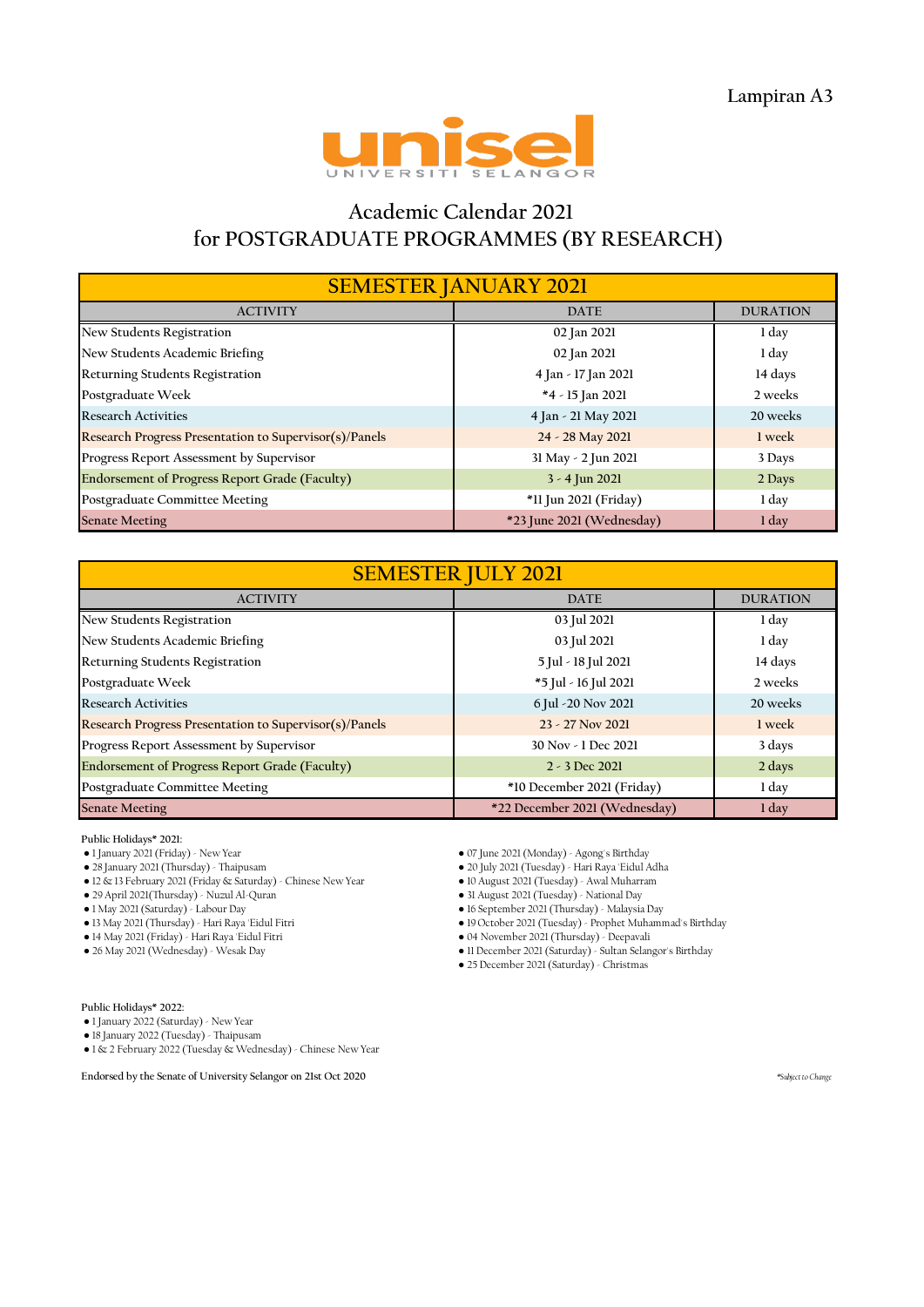

## **ACADEMIC CALENDAR 2022/2023 for FOUNDATION PROGRAMMES**

| <b>SEMESTER APRIL 2022</b>             |                         |                 |  |
|----------------------------------------|-------------------------|-----------------|--|
| <b>ACTIVITY</b>                        | <b>DATE</b>             | <b>DURATION</b> |  |
| New Students Registration              | 06 Apr 2022 (Wednesday) | 1 day           |  |
| New Students Orientation               | 06 - 09 Apr 2022        | 4 days          |  |
| Returning Students Online Registration | 08 - 12 Apr 2022        | 5 days          |  |
| Lectures                               | 11 Apr - 01 Jul 2022    | 12 weeks        |  |
| Revision & Final Exam                  | 02 - 17 Jul 2022        | 2 weeks         |  |
| <b>Semester Break</b>                  | 18 - 29 Jul 2022        | 2 weeks         |  |
| Senate Meeting*                        | 27 Jul 2022 (Wednesday) | TBD by Senate   |  |

| <b>SEMESTER JULY 2022</b>              |                         |                 |
|----------------------------------------|-------------------------|-----------------|
| <b>ACTIVITY</b>                        | <b>DATE</b>             | <b>DURATION</b> |
| New Students Registration              | 27 Jul 2022 (Wednesday) | 1 day           |
| New Students Orientation               | 27 - 30 Jul 2022        | 4 days          |
| Returning Students Online Registration | 29 Jul - 02 Aug 2022    | 5 days          |
| Lectures                               | 01 Aug - 21 Oct 2022    | 12 weeks        |
| Revision & Final Exam                  | 22 Oct - 06 Nov 2022    | 2 weeks         |
| <b>Semester Break</b>                  | 07 - 18 Nov 2022        | 2 weeks         |
| Senate Meeting*                        | 18 Nov 2022 (Friday)    | TBD by Senate   |

### **SEMESTER NOVEMBER 2022**

| <b>ACTIVITY</b>                        | <b>DATE</b>               | <b>DURATION</b> |
|----------------------------------------|---------------------------|-----------------|
| New Students Registration              | 16 Nov 2022 (Wednesday)   | 1 day           |
| New Students Orientation               | $16 - 19$ Nov 2022        | 4 days          |
| Returning Students Online Registration | $20 - 24$ Nov 2022        | 5 days          |
| Lectures                               | 21 Nov 2022 - 10 Feb 2023 | 12 weeks        |
| Revision & Final Exam                  | 11 - 26 Feb 2023          | 2 weeks         |
| <b>Semester Break</b>                  | 27 Feb - 07 Apr 2023      | 5 weeks         |
| Senate Meeting*                        | 05 Apr 2023 (Wednesday)   | TBD by Senate   |

 $\bullet$  8 October (Saturday) - Prophet Muhammad's Birthday

● 11 December (Sunday) - Sultan Selangor's Birthday<br>● 12 December (Monday) - Replacement Holiday

*● 16 May (Monday) - Replacement Holiday ● 26 December (Monday) - Replacement Holiday*

**Public Holidays\* 2022:**

● 1 January 2022 (Saturday) - New Year ● 30 July (Saturday) - Awal Muharram

● 18 January (Tuesday) - Thaipusam ● 31 August (Wednesday) - National Day

● 1 & 2 February (Tuesday & Wednesday) - Chinese New Year ● 16 September (Friday) - Malaysia Day

- 
- 
- 1 May (Friday) Labour Day 24 October Deepavali (Monday)

● 3 May (Tuesday) - Hari Raya 'Eidul Fitri *● 12 December (Monday) - Replacement Holiday*

● 15 May (Sunday) - Wesak Day <br>● 16 May (Monday) - Replacement Holiday ● 25 December (Monday) - Replacement Ho

● 06 June (Monday) - Agong's Birthday

● 10 July (Sunday) - Hari Raya 'Eidul Adha

**Public Holidays\* 2023:**

● 1 January 2023 (Sunday) - New Year

*● 2 January (Monday) - Replacement Holiday*

● 22 & 23 January (Sunday & Monday) - Chinese New Year

● 4 February (Saturday) - Thaipusam *\*Subject to Change* 

**Endorsed by the Senate of University Selangor on 21st Oct 2020**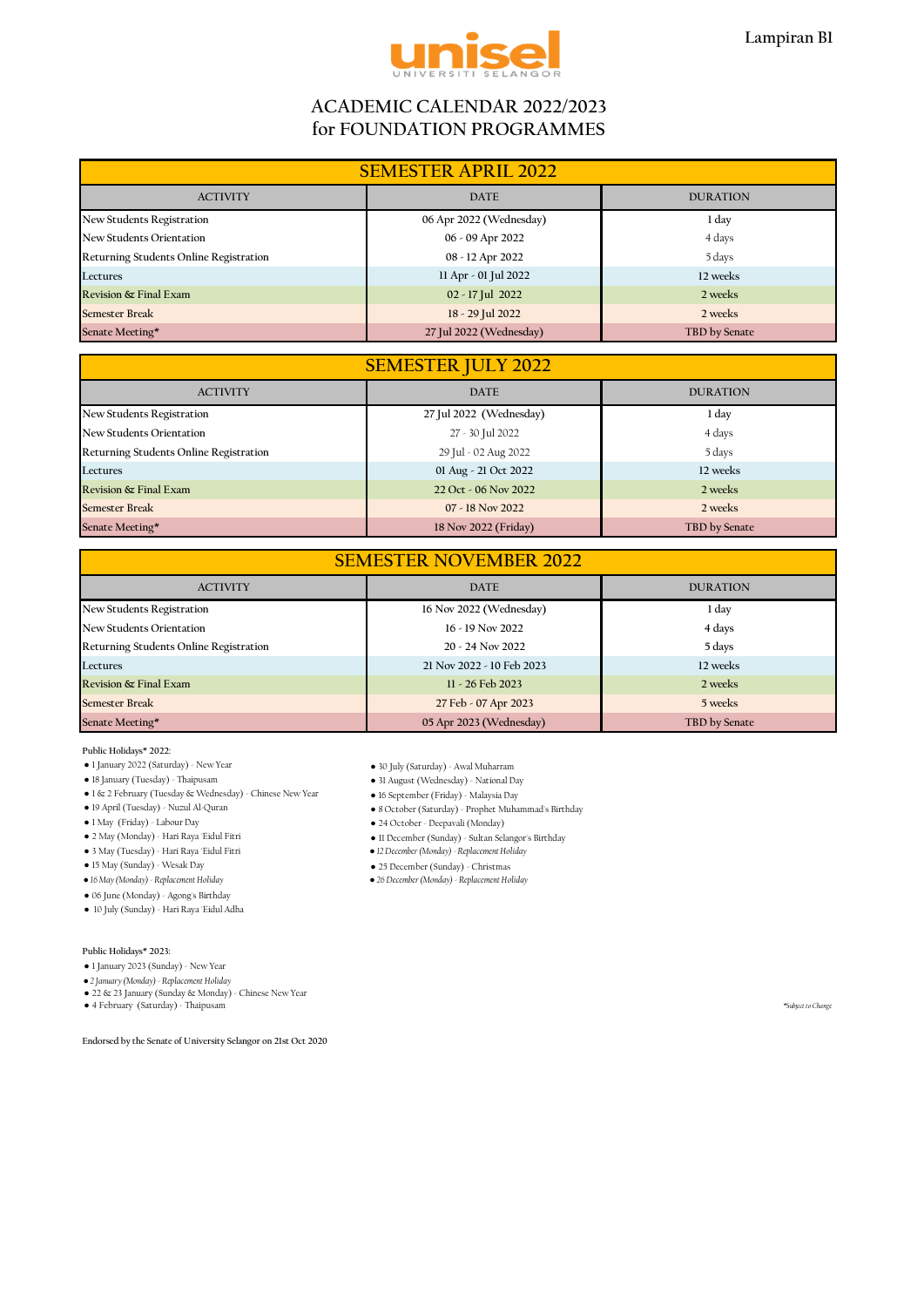

## **ACADEMIC CALENDAR 2022/2023 for UNDERGRADUATE, POSTGRADUATE (BY COURSEWORK) AND FRANCHISE PROGRAMMES**

| <b>SEMESTER APRIL 2022</b>             |                         |                 |  |
|----------------------------------------|-------------------------|-----------------|--|
| <b>ACTIVITY</b>                        | <b>DATE</b>             | <b>DURATION</b> |  |
| New Students Registration              | 06 Apr 2022 (Wednesday) | 1 day           |  |
| <b>New Students Orientation</b>        | 06 - 09 Apr 2022        | 4 days          |  |
| Returning Students Online Registration | 08 - 12 Apr 2022        | 5 days          |  |
| Lectures                               | 11 April - 27 May 2022  | 7 weeks         |  |
| <b>Mid Term Break</b>                  | 28 May - 05 June 2022   | 1 week          |  |
| Lectures                               | 06 June - 22 Jul 2022   | 7 weeks         |  |
| Revision & Final Exam                  | 23 Jul - 14 Aug 2022    | 3 weeks         |  |
| <b>Semester Break</b>                  | 15 - 26 Aug 2022        | 2 weeks         |  |
| Senate Meeting*                        | 24 Aug 2022 (Wednesday) | TBD by Senate   |  |

| <b>SHORT SEMESTER AUGUST 2022</b>                 |                         |               |  |
|---------------------------------------------------|-------------------------|---------------|--|
| <b>ACTIVITY</b><br><b>DATE</b><br><b>DURATION</b> |                         |               |  |
| New Students Registration                         | 24 Aug 2022 (Wednesday) | 1 day         |  |
| New Students Orientation                          | 24 - 27 Aug 2022        | 4 days        |  |
| Returning Students Online Registration            | 26 - 30 Aug 2022        | 5 days        |  |
| Lectures                                          | 29 Aug - 14 Oct 2022    | 7 weeks       |  |
| Revision & Final Exam                             | 15 - 30 Oct 2022        | 2 weeks       |  |
| <b>Semester Break</b>                             | 31 Oct - 18 Nov 2022    | 3 weeks       |  |
| Senate Meeting*                                   | 18 Nov 2022 (Friday)    | TBD by Senate |  |

| <b>SEMESTER NOVEMBER 2022</b>          |                           |                 |  |
|----------------------------------------|---------------------------|-----------------|--|
| <b>ACTIVITY</b>                        | <b>DATE</b>               | <b>DURATION</b> |  |
| New Students Registration              | 16 Nov 2022 (Wednesday)   | 1 day           |  |
| New Students Orientation               | $16 - 19$ Nov 2022        | 4 days          |  |
| Returning Students Online Registration | 20 - 24 Nov 2022          | 5 days          |  |
| Lectures                               | 21 Nov 2022 - 06 Jan 2023 | 7 weeks         |  |
| <b>Mid Term Break</b>                  | $07 - 15$ Jan 2023        | 1 week          |  |
| Lectures                               | 16 Jan - 03 Mar 2023      | 7 weeks         |  |
| Revision & Final Exam                  | $04 - 26$ Mar 2023        | 3 weeks         |  |
| <b>Semester Break</b>                  | 27 Mar - 07 Apr 2023      | 2 weeks         |  |
| Senate Meeting*                        | 05 Apr 2023 (Wednesday)   | TBD by Senate   |  |

**Public Holidays\* 2022:**

- 1 January 2022 (Saturday) New Year 30 July (Saturday) Awal Muharram
- 
- 
- 16 September (Friday) Malaysia Day (Tuesday) & Wednesday) Chinese New Year (1998) 16 September (Friday) Malaysia Day (1998) Malaysia Day (1998) Nungal Shirthday (1998) Nungal Shirthday (1998) May (Friday) -
- 
- 
- 
- 
- 
- 
- 

#### **Public Holidays\* 2023:**

- 1 January 2023 (Sunday) New Year
- *● 2 January (Monday) Replacement Holiday*
- 22 & 23 January (Sunday & Monday) Chinese New Year 4 February (Saturday) Thaipusam
- 

- 
- 
- 31 August (Wednesday) National Day<br>● 16 September (Friday) Malaysia Day
- 
- 
- 2 May (Monday) Hari Raya 'Eidul Fitri 11 December (Sunday) Sultan Selangor's Birthday
	-
- 3 May (Tuesday) Hari Raya 'Eidul Fitri<br>• 15 May (Sunday) Wesak Day<br>• 15 May (Monday) Replacement Holiday<br>• 06 June (Monday) Replacement Holiday<br>• 06 June (Monday) Agong's Birthday<br>• 10 July (Sunday) Hari Ray
	-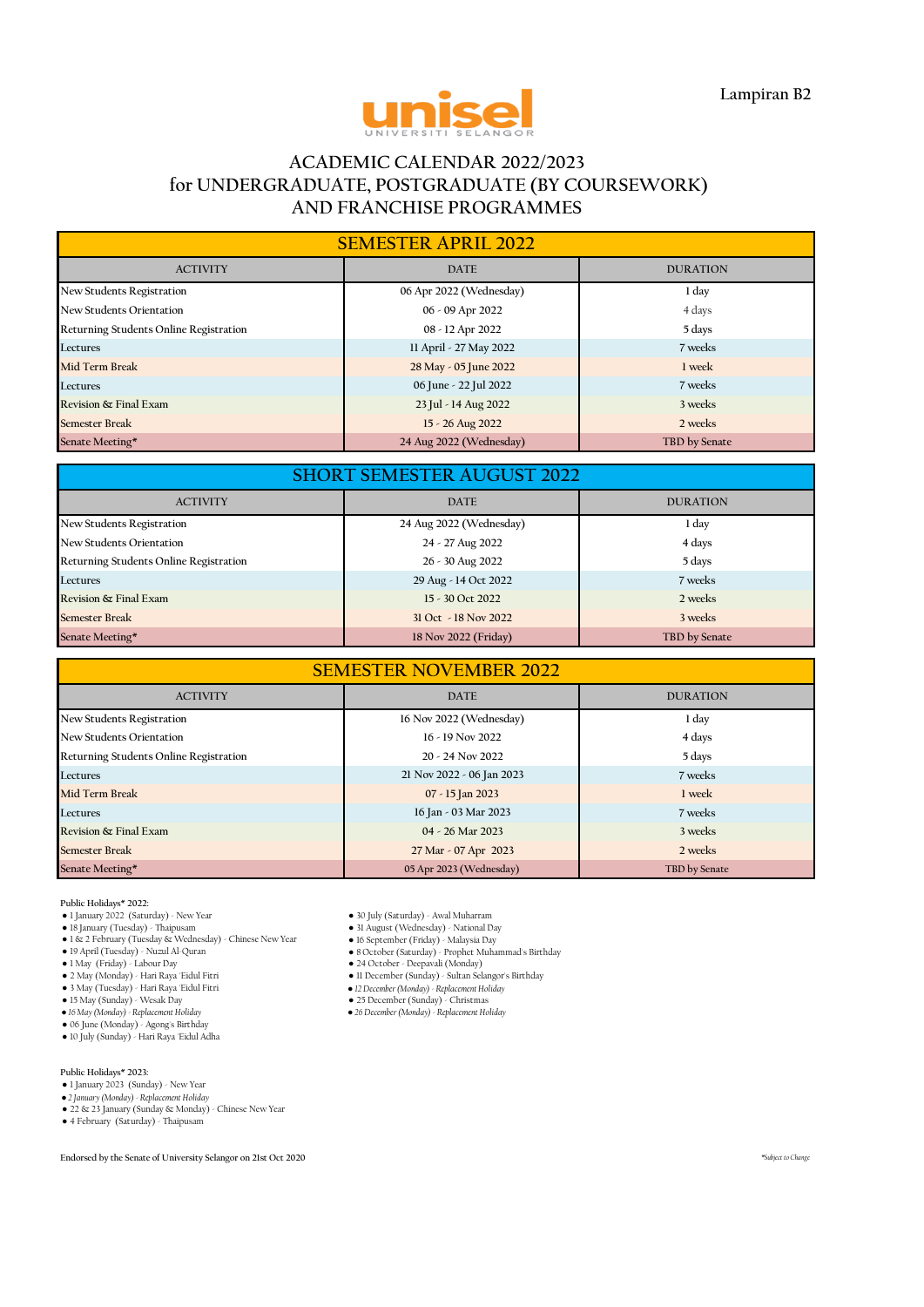

# **Academic Calendar 2022 for POSTGRADUATE PROGRAMMES (BY RESEARCH)**

| <b>SEMESTER JANUARY 2022</b>                          |                           |                 |  |
|-------------------------------------------------------|---------------------------|-----------------|--|
| <b>ACTIVITY</b>                                       | <b>DATE</b>               | <b>DURATION</b> |  |
| New Students Registration                             | 02 Jan 2022 (Sunday)      | 1 day           |  |
| New Students Academic Briefing                        | 02 Jan 2022 (Sunday)      | 1 day           |  |
| <b>Returning Students Registration</b>                | 3 Jan - 16 Jan 2022       | 14 days         |  |
| Postgraduate Week                                     | *3 Jan - 14 Jan 2022      | 2 weeks         |  |
| <b>Research Activities</b>                            | 3 Jan - 20 May 2022       | 20 weeks        |  |
| <b>Research Progress Presentation to Supervisor</b>   | 23 - 27 May 2022          | 1 week          |  |
| Progress Report Assessment by Supervisor              | 30 May - 1 Jun 2022       | 3 Days          |  |
| <b>Endorsement of Progress Report Grade (Faculty)</b> | 2 Jun - 3 Jun 2022        | 2 Days          |  |
| Postgraduate Committee Meeting                        | *10 Jun 2022 (Friday)     | 1 day           |  |
| <b>Senate Meeting</b>                                 | *22 June 2022 (Wednesday) | 1 day           |  |

| <b>SEMESTER JULY 2022</b>                           |                               |                 |  |
|-----------------------------------------------------|-------------------------------|-----------------|--|
| <b>ACTIVITY</b>                                     | <b>DATE</b>                   | <b>DURATION</b> |  |
| New Students Registration                           | 02 Jul 2022 (Saturday)        | 1 day           |  |
| New Students Academic Briefing                      | 02 Jul 2022 (Saturday)        | 1 day           |  |
| <b>Returning Students Registration</b>              | 4 Jul - 17 Jul 2022           | 14 days         |  |
| Postgraduate Week                                   | *4 Jul - 15 Jul 2022          | 2 weeks         |  |
| <b>Research Activities</b>                          | 4 Jul -18 Nov 2022            | 20 weeks        |  |
| <b>Research Progress Presentation to Supervisor</b> | 21 Nov - 25 Nov 2022          | 1 week          |  |
| Progress Report Assessment by Supervisor            | 28 Nov - 30 Nov 2022          | 3 Days          |  |
| Endorsement of Progress Report Grade (Faculty)      | 1 Dec - 2 Dec 2022            | 2 Days          |  |
| Postgraduate Committee Meeting                      | *9 December 2022 (Friday)     | 1 day           |  |
| <b>Senate Meeting</b>                               | *21 December 2022 (Wednesday) | 1 day           |  |

**Public Holidays\* 2022:**

- 1 January 2022 (Saturday) New Year 30 July (Saturday) Awal Muharram
- 
- 1 & 2 February (Tuesday & Wednesday) Chinese New Year 16 September (Friday) Malaysia Day
- 

- 
- 3 May (Tuesday) Hari Raya 'Eidul Fitri *● 12 December (Monday) Replacement Holiday*
- 
- 15 May (Sunday) Wesak Day <br>● 16 May (Monday) Replacement Holiday <br>● 26 December (Monday) Replacement Holiday <br>● 26 December (Monday) Replacement Ho
- 06 June (Monday) Agong's Birthday
- 10 July (Sunday) Hari Raya 'Eidul Adha
- **Public Holidays\* 2023:**
- 1 January 2023 (Sunday) New Year
- *● 2 January (Monday) Replacement Holiday*

● 22 & 23 January (Sunday & Monday) - Chinese New Year

● 4 February (Saturday) - Thaipusam

- 18 January (Tuesday) Thaipusam 31 August (Wednesday) National Day
	-
- 19 April (Tuesday) Nuzul Al-Quran 8 October (Saturday) Prophet Muhammad's Birthday
	- 24 October Deepavali (Monday)
- 2 May (Monday) Hari Raya 'Eidul Fitri 11 December (Sunday) Sultan Selangor's Birthday
	-
	-

*● 16 May (Monday) - Replacement Holiday ● 26 December (Monday) - Replacement Holiday*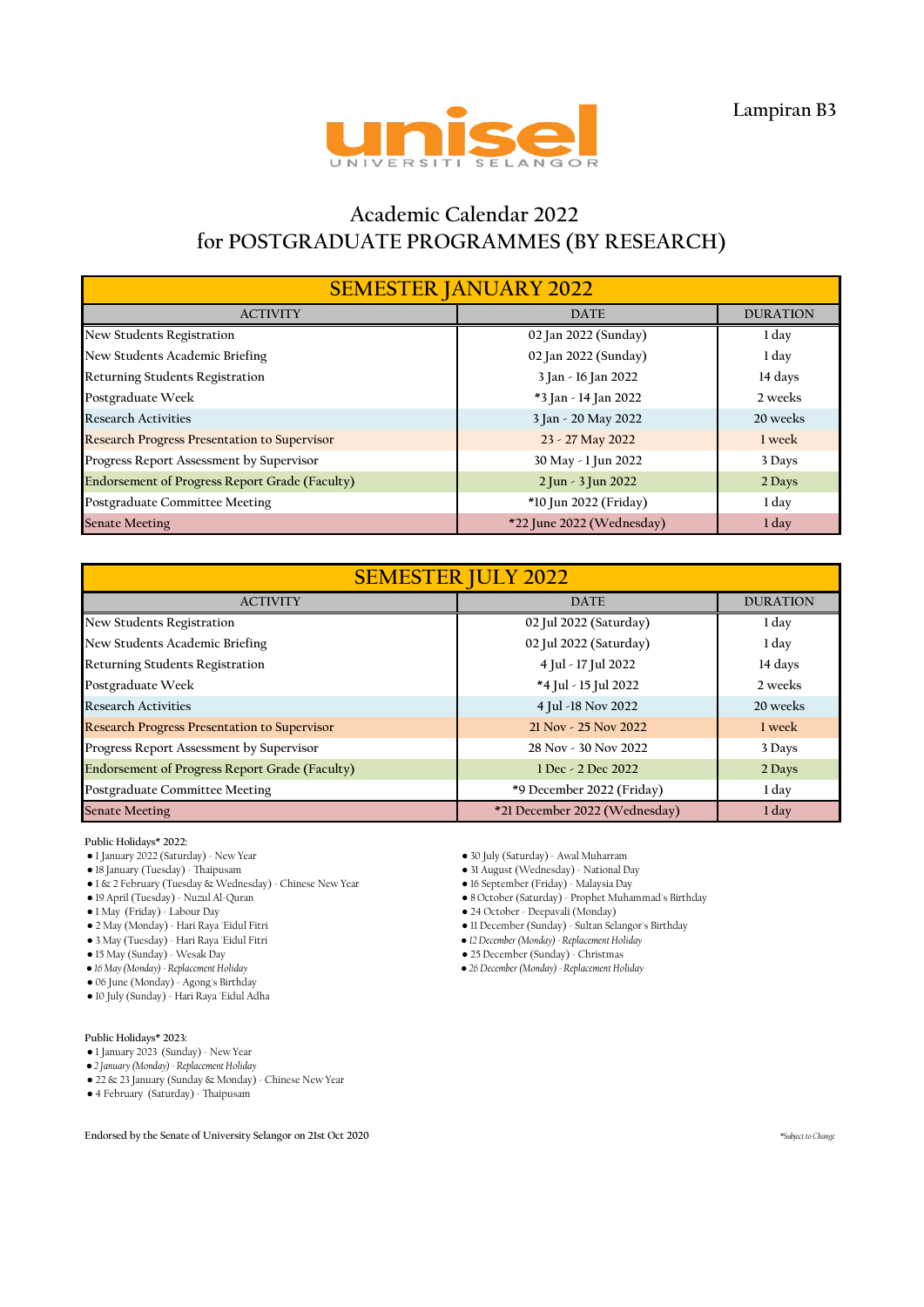

## **ACADEMIC CALENDAR 2023/2024 for FOUNDATION PROGRAMMES**

| <b>SEMESTER APRIL 2023</b>             |                         |                 |
|----------------------------------------|-------------------------|-----------------|
| <b>ACTIVITY</b>                        | <b>DATE</b>             | <b>DURATION</b> |
| New Students Registration              | 05 Apr 2023 (Wednesday) | 1 day           |
| <b>New Students Orientation</b>        | 05 - 08 Apr 2023        | 4 days          |
| Returning Students Online Registration | 08 - 12 Apr 2023        | 5 days          |
| Lectures                               | 10 Apr - 30 June 2023   | 12 weeks        |
| Revision & Final Exam                  | $01 - 16$ Jul 2023      | 2 weeks         |
| <b>Semester Break</b>                  | 17 Jul - 28 Jul 2023    | 2 weeks         |
| Senate Meeting*                        | 26 Jul 2023 (Wednesday) | TBD by Senate   |

| <b>SEMESTER JULY 2023</b>              |                         |                 |
|----------------------------------------|-------------------------|-----------------|
| <b>ACTIVITY</b>                        | <b>DATE</b>             | <b>DURATION</b> |
| New Students Registration              | 26 Jul 2023 (Wednesday) | 1 day           |
| New Students Orientation               | 26 - 29 Jul 2023        | 4 days          |
| Returning Students Online Registration | 28 Jul - 01 Aug 2023    | 5 days          |
| Lectures                               | 31 Jul - 20 Oct 2023    | 12 weeks        |
| Revision & Final Exam                  | 21 Oct - 05 Nov 2023    | 2 weeks         |
| <b>Semester Break</b>                  | $06 - 17$ Nov 2023      | 2 weeks         |
| Senate Meeting*                        | 17 Nov 2023 (Friday)    | TBD by Senate   |

| <b>SEMESTER NOVEMBER 2023</b>                     |                           |               |  |
|---------------------------------------------------|---------------------------|---------------|--|
| <b>DATE</b><br><b>DURATION</b><br><b>ACTIVITY</b> |                           |               |  |
| New Students Registration                         | 15 Nov 2023 (Wednesday)   | 1 day         |  |
| New Students Orientation                          | $15 - 18$ Nov 2023        | 4 days        |  |
| Returning Students Online Registration            | $19 - 23$ Nov 2023        | 5 days        |  |
| Lectures                                          | 20 Nov 2023 - 09 Feb 2024 | 12 weeks      |  |
| Revision & Final Exam                             | 12 Feb - 03 Mar 2024      | 3 weeks       |  |
| <b>Semester Break</b>                             | 04 Mar - 05 Apr 2024      | 5 weeks       |  |
| Senate Meeting*                                   | 03 Apr 2024 (Wednesday)   | TBD by Senate |  |

### **Public Holidays\* 2023:**

- 
- 1 January 2023 (Sunday) New Year ●19 July (Wednesday) Awal Muharram<br>● 2 January (Monday) Replacement Holiday 31 August (Thursday) National Day
- 22 & 23 January (Sunday & Monday) Chinese New Year 16 September (Saturday) Malaysia Day
- 
- 
- 
- 22 April (Saturday) Hari Raya 'Eidul Fitri *● 13 November (Monday) Replacement Holiday*
- 
- 4 May (Thursday) Wesak Day
- 05 June (Monday) Agong's Birthday
- 29 June (Thursday) Hari Raya 'Eidul Adha

#### **Public Holidays\* 2024:**

- 1 January 2024 (Monday) New Year
- 10 & 11 February (Saturday & Sunday) Chinese New Year
- 27 March (Wednesday) Nuzul Al-Quran
- 25 January Thaipusam *\*Subject to Change*

**Endorsed by the Senate of University Selangor on 21st Oct 2020**

- 
- 31 August (Thursday) National Day
- 
- 4 February (Saturday) Thaipusam 27 Sept. (Wednesday) Prophet Muhammad's Birthday
	-
	- 12 November Deepavali (Sunday)<br>● 13 November (Monday) Replacement Holiday
- 23 April (Sunday) Hari Raya 'Eidul Fitri 11 December (Monday) Sultan Selangor's Birthday
	- 25 December (Monday) Christmas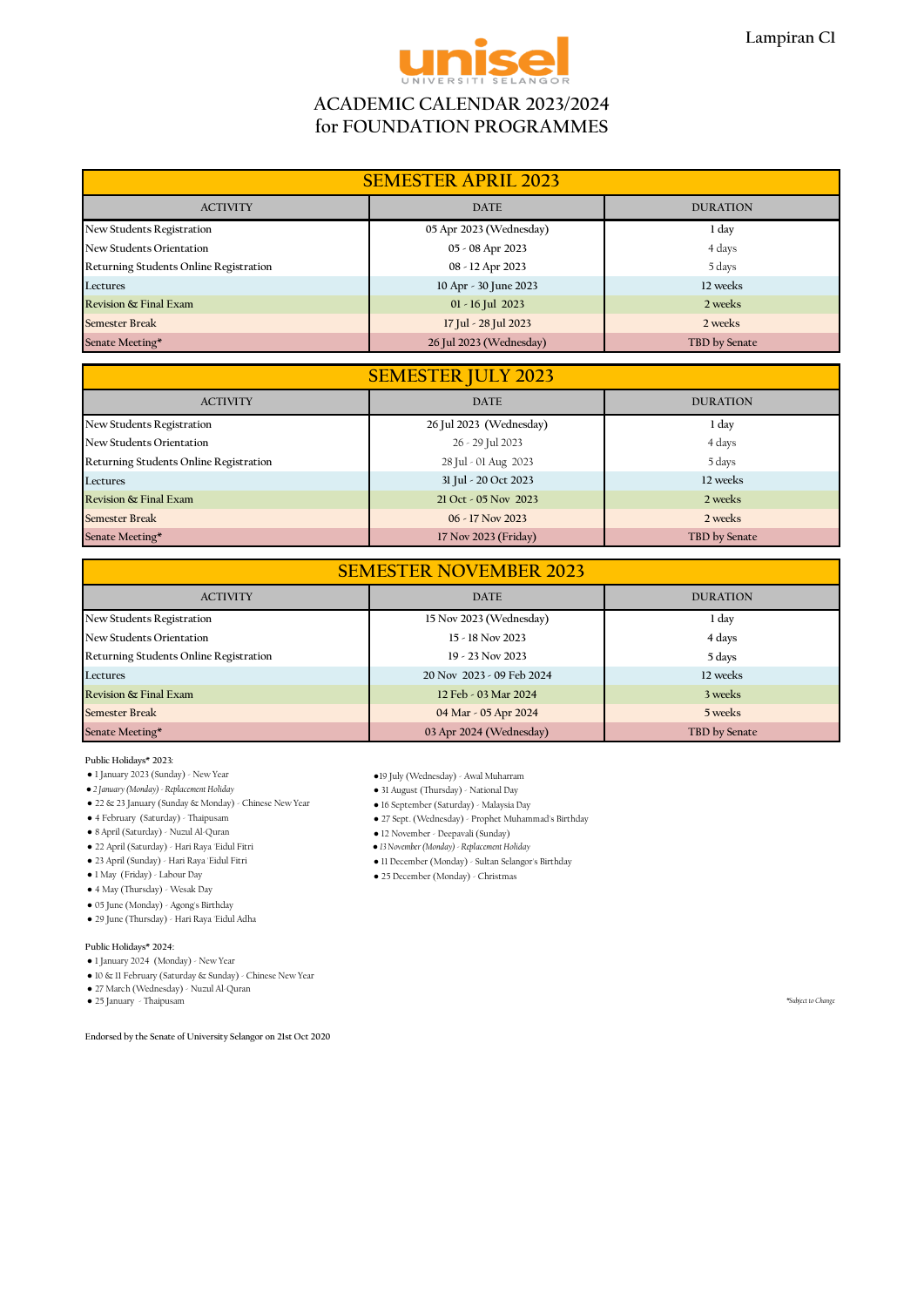

## **ACADEMIC CALENDAR 2023/2024 for UNDERGRADUATE, POSTGRADUATE (BY COURSEWORK) AND FRANCHISE PROGRAMMES**

| <b>SEMESTER APRIL 2023</b>             |                         |                 |  |
|----------------------------------------|-------------------------|-----------------|--|
| <b>ACTIVITY</b>                        | <b>DATE</b>             | <b>DURATION</b> |  |
| New Students Registration              | 05 Apr 2023 (Wednesday) | 1 day           |  |
| New Students Orientation               | 05 - 08 Apr 2023        | 4 days          |  |
| Returning Students Online Registration | 08 - 12 Apr 2023        | 5 days          |  |
| Lectures                               | 10 April - 26 May 2023  | 7 weeks         |  |
| Mid Term Break                         | 27 May - 04 June 2023   | 1 week          |  |
| Lectures                               | 05 June - 21 Jul 2023   | 7 weeks         |  |
| Revision & Final Exam                  | 22 Jul - 13 Aug 2023    | 3 weeks         |  |
| <b>Semester Break</b>                  | 14 - 25 Aug 2023        | 2 weeks         |  |
| Senate Meeting*                        | 23 Aug 2023 (Wednesday) | TBD by Senate   |  |

| <b>SHORT SEMESTER AUGUST 2023</b>                 |                         |               |  |
|---------------------------------------------------|-------------------------|---------------|--|
| <b>DATE</b><br><b>ACTIVITY</b><br><b>DURATION</b> |                         |               |  |
| New Students Registration                         | 23 Aug 2023 (Wednesday) | 1 day         |  |
| New Students Orientation                          | 23 - 26 Aug 2023        | 4 days        |  |
| Returning Students Online Registration            | 25 - 29 Aug 2023        | 5 days        |  |
| Lectures                                          | 28 Aug - 13 Oct 2023    | 7 weeks       |  |
| Revision & Final Exam                             | 14 - 29 Oct 2023        | 2 weeks       |  |
| <b>Semester Break</b>                             | 30 Oct - 17 Nov 2023    | 3 weeks       |  |
| Senate Meeting*                                   | 17 Nov 2023 (Friday)    | TBD by Senate |  |

| <b>SEMESTER NOVEMBER 2023</b>                 |                           |                 |  |
|-----------------------------------------------|---------------------------|-----------------|--|
| <b>ACTIVITY</b>                               | <b>DATE</b>               | <b>DURATION</b> |  |
| New Students Registration                     | 15 Nov 2023 (Wednesday)   | 1 day           |  |
| New Students Orientation                      | 15 - 18 Nov 2023          | 4 days          |  |
| <b>Returning Students Online Registration</b> | $19 - 23$ Nov 2023        | 5 days          |  |
| Lectures                                      | 20 Nov 2023 - 05 Jan 2024 | 7 weeks         |  |
| Mid Term Break                                | 06 - 14 Jan 2024          | 1 week          |  |
| Lectures                                      | 15 Jan - 01 Mar 2024      | 7 weeks         |  |
| Revision & Final Exam                         | 02 - 24 Mar 2024          | 3 weeks         |  |
| <b>Semester Break</b>                         | 25 Mar - 05 Apr 2024      | 2 weeks         |  |
| Senate Meeting*                               | 03 Apr 2024 (Wednesday)   | TBD by Senate   |  |

- **Public Holidays\* 2023:**
- 1 January 2023 (Sunday) New Year ●19 July (Wednesday) Awal Muharram
- 
- 
- 
- 
- 
- 
- 1 May (Friday) Labour Day 25 December (Monday) Christmas 4 May (Thursday) Wesak Day 05 June (Monday) Agong's Birthday
- 29 June (Thursday) Hari Raya 'Eidul Adha

## **Public Holidays\* 2024:**

- 1 January 2024 (Monday) New Year
- 25 January Thaipusam
- 
- 10 & 11 February (Saturday & Sunday) Chinese New Year 27 March (Wednesday) Nuzul Al-Quran
- 
- 
- 23 January (Monday) Awal Muniarian<br>
31 August (Thursday) National Day<br>
36 September (Saturday) Malaysia Day<br>
27 Sept. (Wednesday) Prophet Muhammad's Birthday<br>
12 November Deepavali (Sunday) • 22 & 23 January (Sunday & Monday) - Chinese New Year • 16 September (Saturday) - Malaysia Day<br>• 4 February (Saturday) - Thaipusam • 27 Sept. (Wednesday) - Prophet Muhammad's Birthday<br>• 8 April (Saturday) - Nuzul Al-Quran
	-
- 22 April (Saturday) Hari Raya 'Eidul Fitri *● 13 November (Monday) Replacement Holiday*
	- 11 December (Monday) Sultan Selangor's Birthday
	-
	-